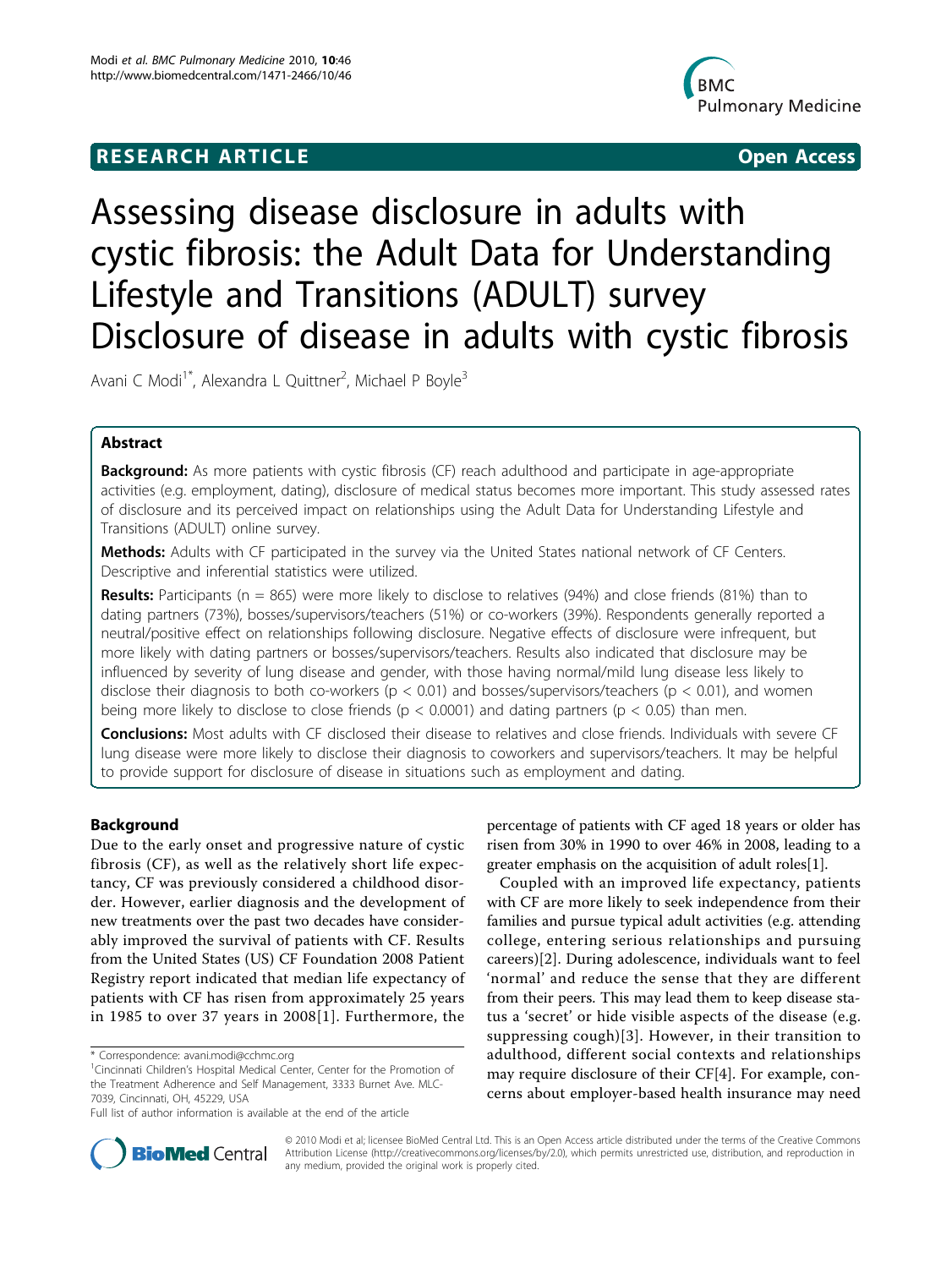to be discussed when starting a new job. Similarly, involvement in romantic relationships requires disclosure for long-term planning, including marriage and children. While the area of disclosure has been a focus of research in several other diseases including HIV/AIDS, epilepsy and mental health[[5](#page-6-0)-[9](#page-7-0)], little research has been conducted on disclosure in CF, particularly during emerging adulthood [[4,](#page-6-0)[10\]](#page-7-0).

In order to better understand these issues, the Adult Data for Understanding Lifestyle and Transitions (ADULT) survey was conducted. The purpose of the current study was to examine how adults with CF perceive the disclosure process within specific personal and professional relationships, and to better understand the relationship of disease severity and gender to the disclosure process.

## Methods

#### Participants

Any adult aged  $\geq$ 18 years with CF in the US could complete this online survey. There were no additional inclusion/exclusion criteria.

#### Procedures

From July 2007 to August 2007, adults with CF were invited via the United States (US) national network of CF Centers to participate in an anonymous, online survey. The survey consisted of five screening and 50 lifestyle questions. Responses to medical (forced expiratory volume in 1 second  $[FEV<sub>1</sub>]$ , lung transplant and intravenous [IV] treatment during the previous 12 months) and screening questions were required for inclusion in the dataset. The online survey was hosted by GfK Roper (New York, NY, US) and \$50 was given to each participant who qualified and completed the survey, with safeguards in place to prevent multiple responses per patient. All authors sent the current protocol to their respective Institutional Review Boards, with each IRB deeming that approval was unnecessary due to the deidentified nature of the anonymous survey. Consent to participate was implicit to adult participants based on completion of the survey.

#### Measure

## Adult Data for Understanding Lifestyle and Transitions (ADULT) survey

The survey consisted of 5 screening and 50 lifestyle questions, encompassing aspects of adult lifestyle and transitions. Major survey categories included questions about education, employment, activities, travel, financial, disability, independent living, social relationships, children, general health, disclosure to others, satisfaction with life, medical information and history, and advice to others with CF. For purpose of the current study, questions regarding demographics (e.g., gender, age), medical information (e.g.  $FEV<sub>1</sub>$  % predicted, time since diagnosis), disclosure, and challenges related to disclosure were utilized. The two questions specific to disease disclosure were: a) "To what extent do the following people know that you have CF: Relatives, Close friends, Dating Partners, Neighbors, Bosses/supervisors/teachers, Co-workers, and Acquaintances?" Response options were as follows: "None of them", "A few of them", "Some of them", "Most of them", "All of them", or N/A; b) "After these people became aware that you have CF, how did it affect your relationship? Relatives, Close friends, Dating Partners, Neighbors, Bosses/supervisors/teachers, Co-workers, and Acquaintances?" Response options were as follows: "Negative", "Mostly negative", "No effect", "Mostly positive", "Positive", or N/A. An additional question related to romantic partners was as follows: "Which of the following challenges related to CF, if any, have you discussed with your partner prior to making this commitment?" Participants responded with a "yes" or "no" to items.

#### Statistical analyses

Data were analyzed using descriptive and inferential statistics. Unweighted demographic data are presented to accurately reflect the population completing the survey. All other data were weighted (using standard, iterative sample balancing techniques) by region, age and gender to match national adult CF norms, as provided by GfK Roper from ongoing proprietary research it conducts among patients with CF. This was done to facilitate interpretation of the responses with regard to national CF norms, without potentially confounding sample biases (e.g. disproportionately high number of males versus females compared with national norms). Betweengroup analyses for disease severity and gender were conducted using Chi-square tests and only patients for whom the question was appropriate were included in analyses (e.g. only those who reported having co-workers were included in the analysis regarding differences in disclosure to coworkers). Disease severity was defined as follows[\[1](#page-6-0)]:  $FEV_1$  % predicted 91-100 = Normal; 71-90  $=$  Mild; 41-70  $=$  Moderate;  $\leq$  40  $=$  Severe. Effect sizes were calculated from Cramer's phi and then converted to Cohen's d to aid interpretation, with 0.20, 0.50, and 0.80 representing small, medium, and large effects, respectively. Significance was defined as  $p < 0.05$ .

## Results

#### Participant characteristics

In total, 865 completed surveys were included from across the United States (US). This represented approximately 8% of the US adult CF population in the Cystic Fibrosis Foundation Patient Registry[[11](#page-7-0)]. Study participant characteristics are presented in Table [1.](#page-2-0)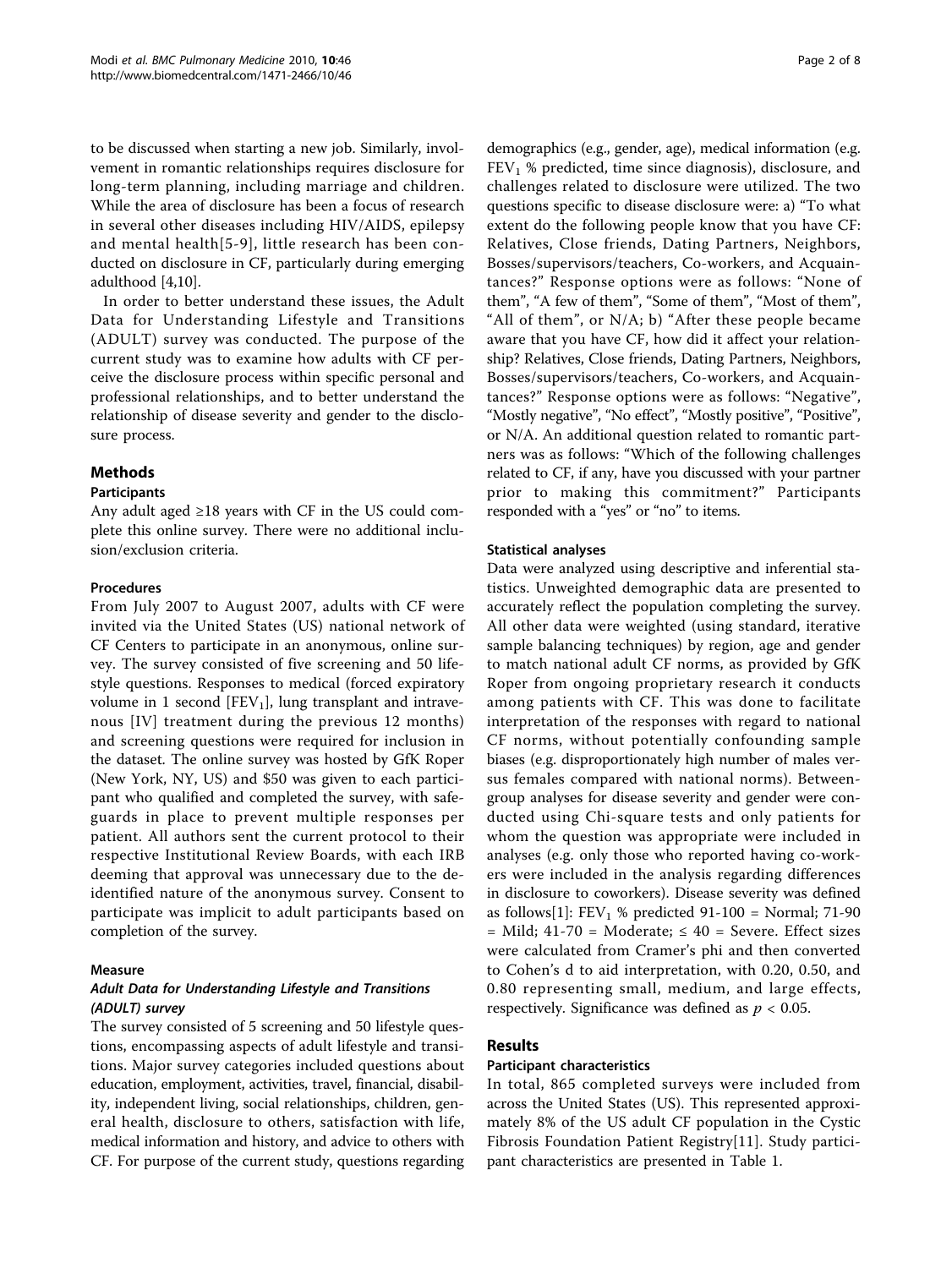<span id="page-2-0"></span>Table 1 Study participant characteristics

| Variable                                         | Mean (SD)/Percentage                                                       |  |  |  |
|--------------------------------------------------|----------------------------------------------------------------------------|--|--|--|
| Age                                              | $M = 29.9 \pm 9.7$ years; Median = 26.5 years; Range = 18-70 years         |  |  |  |
| Age of diagnosis                                 | 5.8 ( $\pm$ 10.1) years; (76%; n = 658) diagnosed at $\leq$ 5 years of age |  |  |  |
| % Male                                           | 46%                                                                        |  |  |  |
| % Race                                           |                                                                            |  |  |  |
| Caucasian                                        | 95%                                                                        |  |  |  |
| African American                                 | 2%                                                                         |  |  |  |
| Hispanic                                         | 2%                                                                         |  |  |  |
| Other                                            | 1%                                                                         |  |  |  |
| % Education Level <sup>a</sup>                   |                                                                            |  |  |  |
| Less than high school                            | 5%                                                                         |  |  |  |
| High school graduate                             | 20%                                                                        |  |  |  |
| Technical/Professional training                  | 6%                                                                         |  |  |  |
| Some college/college student                     | 34%                                                                        |  |  |  |
| College graduate                                 | 24%                                                                        |  |  |  |
| Have/working on graduate degree                  | 11%                                                                        |  |  |  |
| % Marital Status                                 |                                                                            |  |  |  |
| Single (not currently dating)                    | 25%                                                                        |  |  |  |
| Single (dating)                                  | 15%                                                                        |  |  |  |
| Serious relationship                             | 24%                                                                        |  |  |  |
| Married                                          | 36%                                                                        |  |  |  |
| % Disease Severity <sup>b</sup>                  |                                                                            |  |  |  |
| Normal ( $> 90$ FEV <sub>1</sub> % predicted)    | 16%                                                                        |  |  |  |
| Mild (70-90 FEV <sub>1</sub> % predicted)        | 24%                                                                        |  |  |  |
| Moderate (40 - 69 FEV <sub>1</sub> % predicted)  | 29%                                                                        |  |  |  |
| Severe ( $\leq$ 39 FEV <sub>1</sub> % predicted) | 15%                                                                        |  |  |  |

Note. <sup>a</sup>Patients between 18-24 may not have the ability to have higher education level based on age. Education level thus represents the highest degree achieved to date. <sup>b</sup>Disease severity was unknown for 16% of the patients.

#### Overall disclosure by relationship group

When evaluating the 'all' or 'most of' response options, respondents were most likely to disclose to relatives (94%) and close friends (81%; Figure [1](#page-3-0)). Fewer patients reported disclosure to dating partners (73%), bosses/ supervisors/teachers (51%), co-workers (39%), neighbors (25%) and acquaintances (20%).

#### Disclosure by lung function

Results indicated that while most adults reported that they disclose their CF to relatives and close friends, disclosure to others was influenced by severity of lung disease (Figure [2\)](#page-4-0). Patients with normal and mild disease were less likely to have disclosed (e.g., 'few' or 'none' responses) to their co-workers (49 and 44%, respectively) than those with moderate and severe disease (33 and 30%, respectively;  $\chi^2$  (3, 561) = 11.87, p < .01; effect size Cohen's  $d = 0.29$ . Similarly, patients with normal and mild disease were less likely to have disclosed (e.g., 'few' or 'none' responses) to their bosses/supervisors/teachers (45 and 37%, respectively) than those with moderate and severe disease (27% and 27%, respectively;  $\chi^2$  (3, 593) = 14.68,  $p < .01$ ; effect size Cohen's  $d = 0.32$ ). Conversely, a significantly greater proportion of patients with severe disease had disclosed to at least some acquaintances (60%) compared with patients with moderate (45%), mild (45%), and normal disease (40%) ( $\chi^2$  (3, 714) = 12.70,  $p < .01$ ; effect size Cohen's  $d = 0.27$ ). No significant differences in disclosure by disease severity were found for friends, relatives, dating partners or neighbors.

## Perceived effects of disclosure on relationships

Patients reported that disclosure of their disease to others generally had a neutral or positive effect on their relationships (Figure [3\)](#page-5-0). Relationships with relatives or close friends were most likely to be positively affected by disclosure (45 and 46%, respectively). Negative effects of disclosure on relationships were reported infrequently; however, a negative effect was most likely to be reported for dating partners or bosses/supervisors/teachers (15% and 6%, respectively).

## Gender differences in disclosure and challenges discussed with partner following disclosure

There were no significant differences by gender in disclosure to relatives, neighbors, acquaintances, bosses/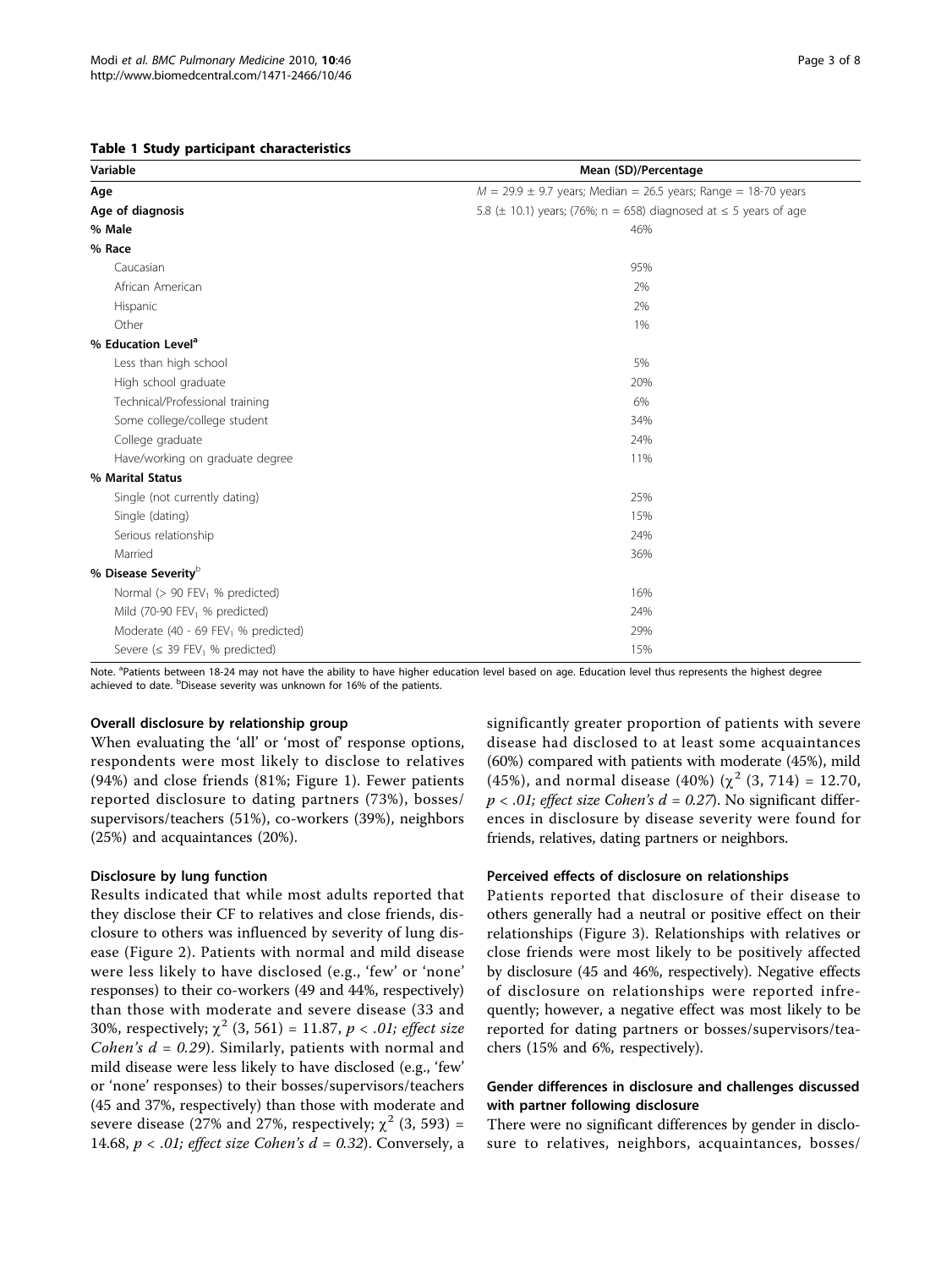<span id="page-3-0"></span>

supervisors/teachers, and coworkers. However females were more likely to disclose (e.g. all/most of the time) to both close friends (females 87% vs males 75%,  $\chi^2$  (1, 858) = 17.1,  $p < 0.0001$ ; *effect size Cohen's d* = 0.29) and dating partners (females 52% vs males 43%,  $\chi^2$  (1, 563) = 4.91,  $p < 0.05$ ; effect size Cohen's  $d = 0.19$ ). To better understand disclosure while dating, patients with serious partners (e.g. married, engaged or planning to live together;  $n = 548$ ) were asked to identify the most important issues they had discussed prior to making a commitment. The most commonly discussed challenge was the daily, time-consuming requirement for CF treatments (Table [2](#page-5-0)). Men were significantly more likely than women to discuss fertility issues (86% versus 77%, respectively;  $\chi^2$  (1, 549) = 6.78, *p* < .01; effect size Cohen's  $d = 0.22$ ), whereas women were more likely to discuss healthcare cost/benefits (85% versus 75%, respectively;  $\chi^2$  (1, 549) = 8.63, p < .01; effect size Cohen's  $d = 0.25$ ), financial issues (83% versus 72%, respectively;  $\chi^2$  $(1, 549) = 9.34, p < .01$ ; effect size Cohen's  $d = 0.26$ ) and birth control methods (83% versus 65%, respectively;  $\chi^2$  (1, 548) = 23.40,  $p < .001$ ; effect size Cohen's  $d = 0.42$ ). No other significant gender differences were noted for other common challenges, such as performing treatments, infection risk, or risk of CF in future children.

## **Discussion**

While the challenges of disclosure of illness have been a focus of research in HIV/AIDS, epilepsy and mental health, minimal research has been conducted on disclosure in CF [[4-](#page-6-0)[10\]](#page-7-0). Studies in other diseases have suggested that two of the strongest influences on the decision to disclose are concern about social stigma and increasing health needs driven by disease severity [\[5](#page-6-0)[,7,8](#page-7-0)]. Increasing survival of patients with CF and thus, greater involvement of adults with CF in age-appropriate activities have made disclosure an increasingly important topic in CF. The ADULT survey offered insight into the activity and disclosure practices of a large, representative sample of the US adult CF population.

Overall, results from the ADULT survey suggested that most adults with CF are pursuing typical ageappropriate activities, such as employment, independent living, romantic relationships and marriage [\[2\]](#page-6-0). Two particularly interesting aspects of this study were the perceived effects of CF disclosure on relationships and how these vary by type of relationship, disease severity, and gender. The decision to disclose CF was shown to be influenced by these factors, which are likely linked to perceptions of the risks and benefits of disclosure [[3,4,](#page-6-0)[12,13\]](#page-7-0).

Specifically, patients were more likely to disclose their condition to relatives and close friends than dating partners, supervisors/employers/teachers or co-workers. Among relatives and close friends, it is likely that some level of personal intimacy has been established, making it easier to disclose one's medical condition. Relatives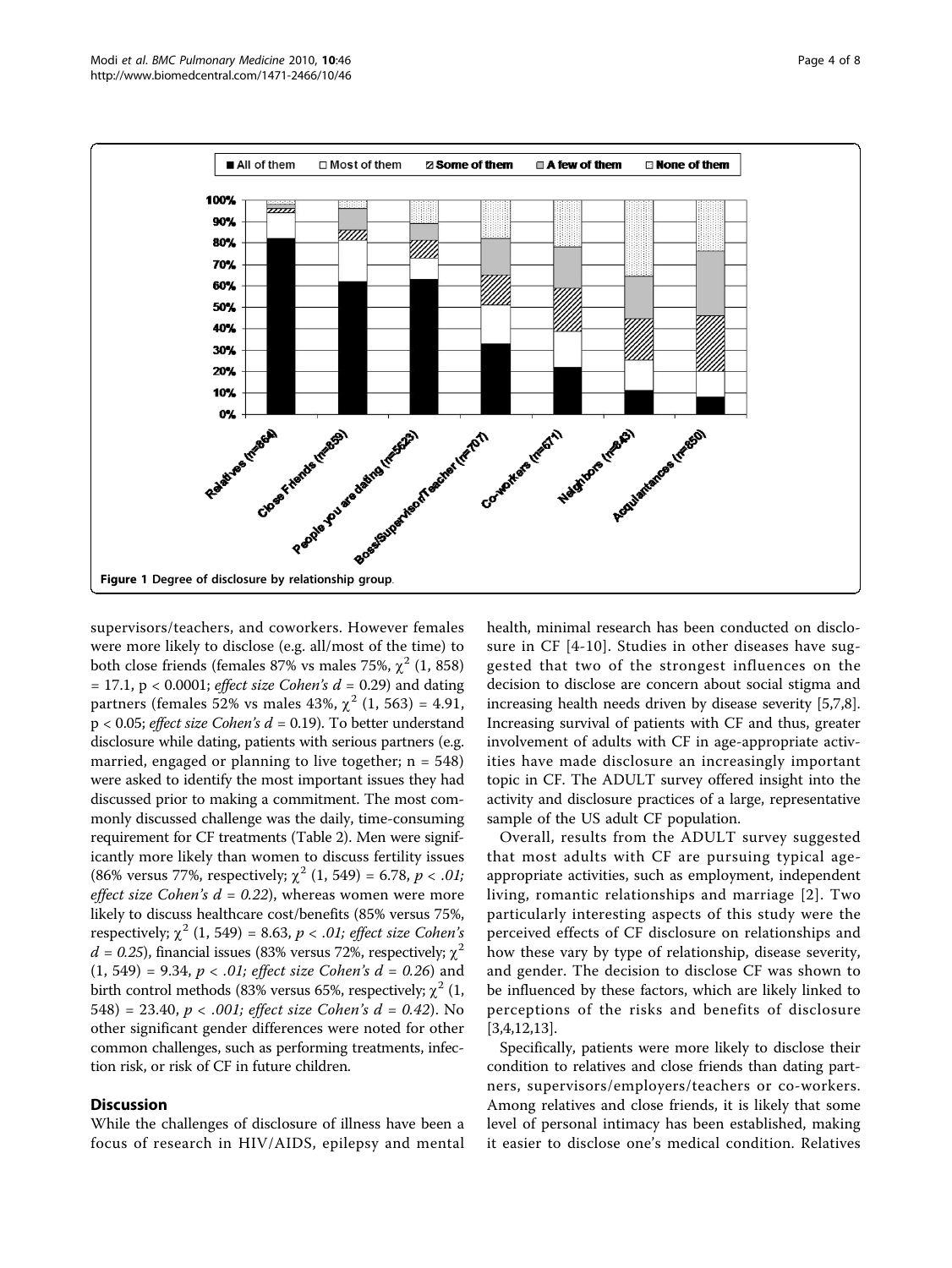<span id="page-4-0"></span>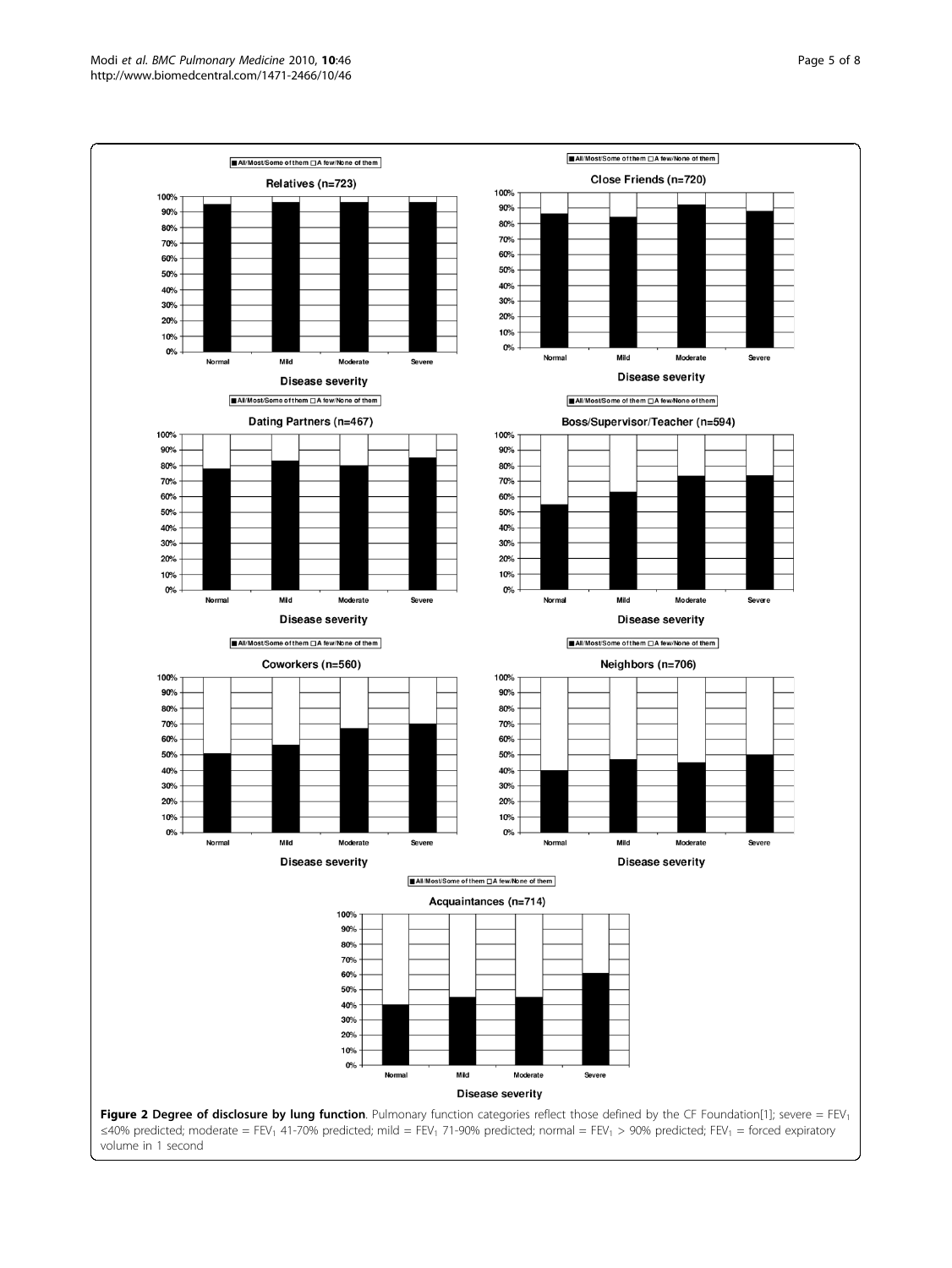<span id="page-5-0"></span>



and close friends also provide significant levels of support for adults with CF in terms of disease management, clinic visits and hospitalization[[14\]](#page-7-0). Thus, it is essential to disclose one's condition to family members and close friends, who may be needed in emergency situations.

Disclosure to employers or potential romantic partners appear, however, be more complicated. These situations are directly related to the personal goals of the adult with CF and, therefore, the perceived risk of a negative reaction to disclosure is heightened. For example, when pursuing a romantic relationship, patients may be concerned about fertility issues[\[15](#page-7-0)], whereas in

|  |  | Table 2 Challenges related to cystic fibrosis discussed |  |
|--|--|---------------------------------------------------------|--|
|  |  | with partners prior to making a serious commitment      |  |

| <b>Discussion topic</b>       | Frequency of endorsement, % |  |  |
|-------------------------------|-----------------------------|--|--|
| Daily CF therapy              | 88                          |  |  |
| Possible time in hospital     | 86                          |  |  |
| Risk of CF in future children | 82                          |  |  |
| Fertility issues              | 81                          |  |  |
| Healthcare costs/benefits     | 80                          |  |  |
| Financial issues              | 78                          |  |  |
| Infection risk                | 74                          |  |  |
| Birth control methods         | 74                          |  |  |

Note. Filtered for patients who were either married, getting married in the near future or planning to move in with a partner ( $n = 548$ ).

the workplace, they may be concerned about their own perceived limitations in relation to healthy colleagues (e.g., needing time off for clinic visits or hospitalizations)[[4\]](#page-6-0). In both situations, patients may choose to conceal rather than disclose their condition because of the potential risks of rejection. Although disclosure of CF is not legally required for employment, there may be situations in which it is beneficial (e.g. letting employers know why you are absent from work). Therefore, we encourage CF teams to have a dialogue with their patients about disclosure and the risk/benefit ratio of disclosure in these contexts.

Severity of lung disease also influenced respondents' approach to disclosure. More patients in the moderate and severe disease groups disclosed to bosses/supervisors/teachers, compared to patients with normal and mild disease. These results are consistent with prior literature, suggesting that disclosure is more likely for those with severe disease because the condition is more difficult to conceal (e.g. more coughing or fatigue)[[4](#page-6-0)]. Thus, Troster's observation that disclosure is related to perceived risk of detection is supported by data from this large cohort of adults with CF[[12](#page-7-0)]. Specifically, patients with mild disease may consider their symptoms less obvious and their bodily appearance/function more 'normal' in comparison to those with more severe disease and, therefore, feel less need to risk disclosure of their condition and its potential consequences.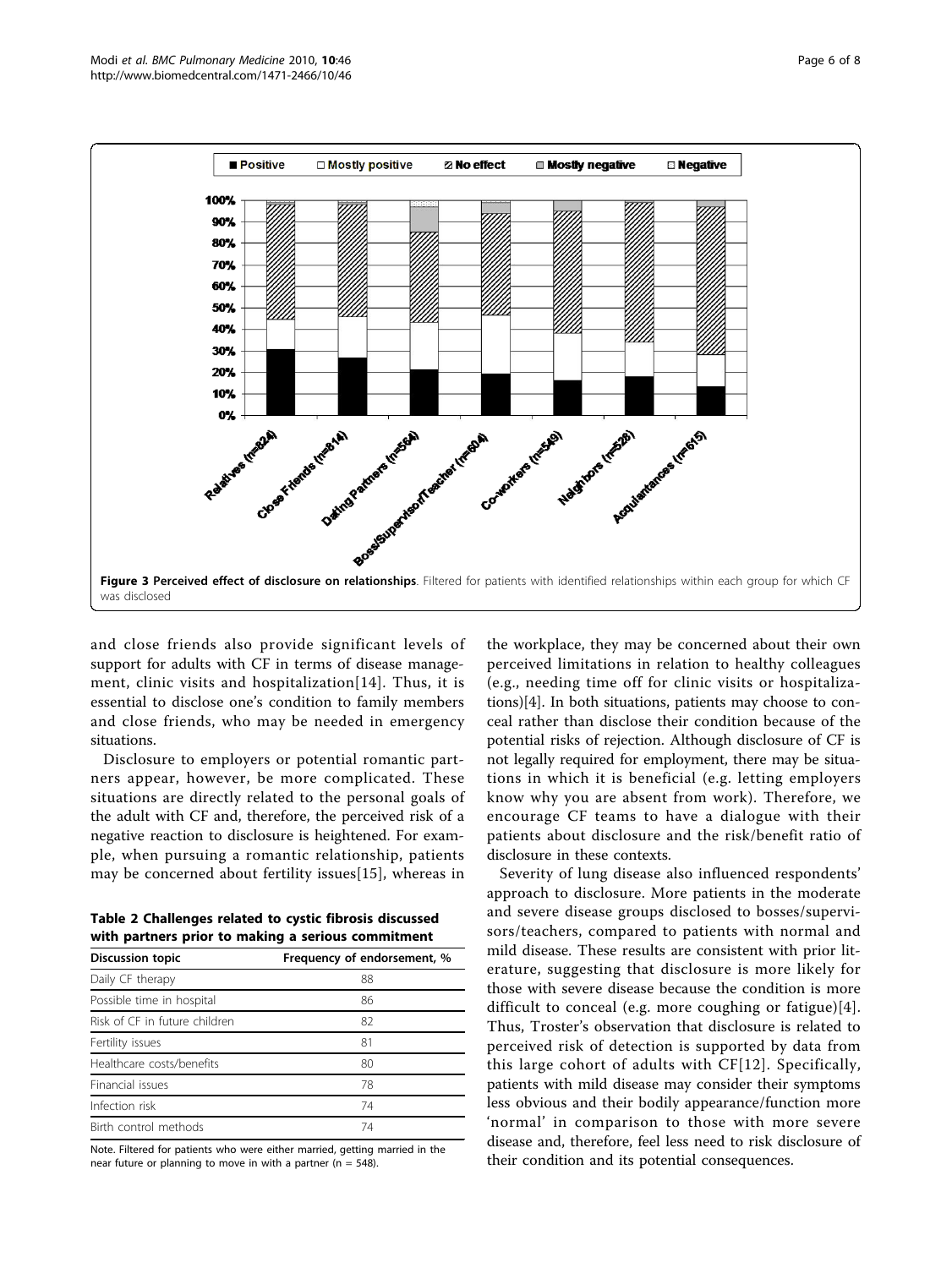<span id="page-6-0"></span>Gender differences in disclosure were also found. Specifically, females were more likely to disclose to close friends and dating partners than males. This is consistent with studies showing that females with chronic conditions are more likely to disclose their disease status than males [5[,9](#page-7-0)]. Women were also more likely to discuss issues related to healthcare, finances, and birth control with their partners than men. One possible reason is that disclosure in this context may elicit social support from close friends and dating partners, which is beneficial for their disease management.

Disclosure to neighbors and acquaintances was generally the lowest across types of relationships and disease severity groups. However, disclosure to at least some individuals within these groups was greater in those with more severe disease. Patients with fewer symptoms and a more 'healthy' appearance may feel that disclosure in these situations is more bothersome than helpful[4]. Specifically, the public's general knowledge of CF is relatively low compared with other chronic illnesses and, therefore, rather than explain CF in transient relationships, it may be easier to relate milder symptoms to a chest infection or a better recognized disease, such as asthma. However, as symptoms and bodily appearance worsens, becoming potentially more noticeable in casual encounters, some patients preferred to disclose their diagnosis rather than being perceived as having a stigmatizing disease, such as HIV/AIDS.

Our finding that disclosure is associated with a perceived neutral or positive effect on most relationships supports a previous study indicating that lack of disclosure can negatively impact peer evaluations[\[13\]](#page-7-0). Specifically, without an awareness of an individual's diagnosis of CF, peers may attribute symptoms or social absences to other problems, which can lead to negative attributions and appraisals. For example, being shorter and thinner than peers, or taking enzymes with food, may be misunderstood by observers who are unaware of the person's condition. Thus 'preventative disclosure' [[10](#page-7-0)], as it is termed, may have a positive influence on relationships by increasing awareness and reducing misperceptions. By definition, however, preventative disclosure requires an analysis of the potential positive and negative effects of disclosure versus continued concealment. Given that some perceived negative effects of disclosure were reported for supervisors/employers/teachers or romantic partners, it may be important for providers to discuss disclosure in these social contexts.

## Conclusions

The majority of adults with CF are now pursuing typical, age-appropriate adult activities that may require disclosure of their medical condition. The results of the ADULT survey suggested that, although most adults with CF choose to disclose their disease to relatives and close friends, those with mild lung disease are less likely to do so with supervisors/employers/teachers and co-workers. On average, adults reported that disclosure was associated with a perceived positive or neutral effect, with a few negative responses occurring with dating partners and employers. Healthcare providers may want to counsel adult patients with CF on strategies for disclosure of their condition in these more high-risk situations.

#### Acknowledgements

The research reported in this manuscript was supported by Novartis Pharmaceuticals Corporation. The investigators retained full independence in the conduct of this research. The authors would like to thank Andrew Owen, MSc, Medicus International, for his editorial assistance. Editorial support was funded by Novartis Pharmaceuticals Corporation. The opinions expressed in the current article are those of the authors. The authors received no honoraria or other form of financial support related to the development of this manuscript. The final decision to submit the manuscript for publication was taken by the authors

#### Author details

<sup>1</sup> Cincinnati Children's Hospital Medical Center, Center for the Promotion of the Treatment Adherence and Self Management, 3333 Burnet Ave. MLC-7039, Cincinnati, OH, 45229, USA. <sup>2</sup>University of Miami, Departments of Psychology & Pediatrics, 5665 Ponce de Leon Blvd Coral Gables, FL 33146, USA. <sup>3</sup>Johns Hopkins University School of Medicine, Johns Hopkins Adult Cystic Fibrosis Program, 1830 E. Monument Street, 5th floor, Baltimore, MD 21205, USA.

#### Authors' contributions

All authors (AM, AQ, MB) contributed to the study design, development of the ADULT survey, drafting of the manuscript, and have given final approval of the version submitted for publication/published.

#### Competing interests

Avani Modi, PhD, has served as a consultant for Novartis Pharmaceuticals Corporation.

Alexander L. Quittner, PhD, has served as a consultant for Novartis Pharmaceuticals Corporation, PTC Therapeutics, Gilead Sciences, Transave and Vertex; received a research grant from Novartis Pharmaceuticals Corporation, for 2008-2012; has been a speaker for Novartis Pharmaceuticals; is a member of the North American Advisory Group, Genentech, Inc. Michael P. Boyle, MD: has served as a consultant for Novartis Pharmaceuticals Corporation.

#### Received: 21 May 2010 Accepted: 10 September 2010 Published: 10 September 2010

#### References

- 1. Cystic Fibrosis Foundation: Patient registry annual data report, 2008. 2010 [[http://www.cff.org/LivingWithCF/QualityImprovement/](http://www.cff.org/LivingWithCF/QualityImprovement/PatientRegistryReport/) [PatientRegistryReport/\]](http://www.cff.org/LivingWithCF/QualityImprovement/PatientRegistryReport/).
- 2. Quittner AL, Modi AC, Boyle MH: The role of independence in daily functioning for adults with cystic fibrosis: Results from the Adult Data for Understanding Lifestyle and Transitions (ADULT) survey. 22nd Annual North American Cystic Fibrosis Conference, Orlando, FL 2008.
- 3. Christian BJ, D'Auria JP: The child'[s eye: memories of growing up with](http://www.ncbi.nlm.nih.gov/pubmed/9037958?dopt=Abstract) [cystic fibrosis.](http://www.ncbi.nlm.nih.gov/pubmed/9037958?dopt=Abstract) J Pediatr Nurs 1997, 12(1):3-12.
- 4. Lowton K: [Only when I cough? Adults](http://www.ncbi.nlm.nih.gov/pubmed/14768456?dopt=Abstract)' disclosure of cystic fibrosis. Qual Health Res 2004, 14(2):167-186.
- 5. Arnold ME, Rice E, Flannery D, Rotherram-Borus MJ: [HIV disclosure among](http://www.ncbi.nlm.nih.gov/pubmed/18278618?dopt=Abstract) [adults living with HIV.](http://www.ncbi.nlm.nih.gov/pubmed/18278618?dopt=Abstract) AIDS Care 2008, 20(1):80-92.
- 6. Goldberg SG, Killeen MB: The disclosure conundrum: How people with psychiatric disabilities navigate employment. Psychology, Public Policy, and Law 2005, 11(3):463-500.